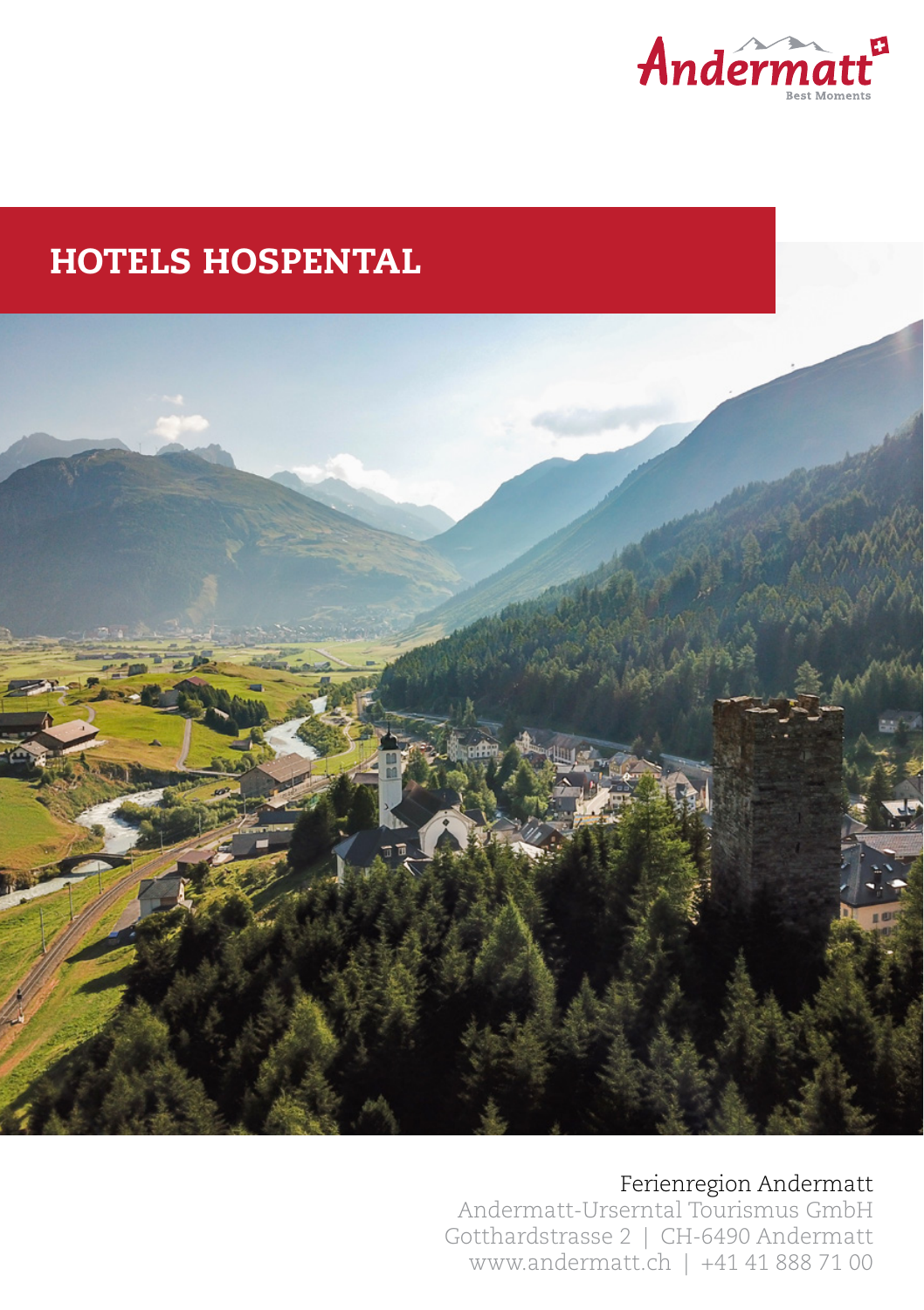## **Hotels**

### **Sust Lodge am Gotthard**

Gotthardstrasse 46 Tel. +41 41 887 05 02 info@sust.ch www.sust.ch

 $\nonumber \begin{array}{l}\n \boxed{\blacksquare} \; 11 \boxminus \textcolor{red}{\blacksquare} \; 40 \\
\boxed{\blacksquare} \; \boxed{\blacksquare} \; \boxed{\blacksquare} \; \boxed{\blacksquare} \; \boxed{\blacksquare} \; \boxed{\blacksquare} \; \textcolor{red}{\blacklozenge} \; \textcolor{blue}{\textcircled{\varnothing}} \; \textcolor{blue}{\textcircled{\varnothing}} \end{array}$ 

**Hotel St. Gotthard**

Gotthardstrasse 15 Tel. +41 41 887 12 66 info@hotel-gotthard.ch www.hotel-gotthard.ch

Gotthardstrasse 40 Tel. +41 79 486 49 65 info@freeridehotel.ch www.freeridehotel.ch

Gotthardstrasse 14 Tel. +41 41 887 13 76 roessli6493@bluewin.ch www.roessli6493.ch

Gotthardstrasse 36 Tel. +41 41 887 16 86 turminfo@bluewin.ch www.gasthaus-pizzeria-zumturm.ch

Zumdorf 1 Tel. +41 41 887 01 32 zumdoerfli@zumdoerfli.ch www.zumdoerfli.ch

**Hotel Rössli**

**Gasthaus Pension zum Turm**

 $\frac{6}{3}$  5  $\frac{6}{3}$  9 6 6 6

**Hotel Zum Dörfli**